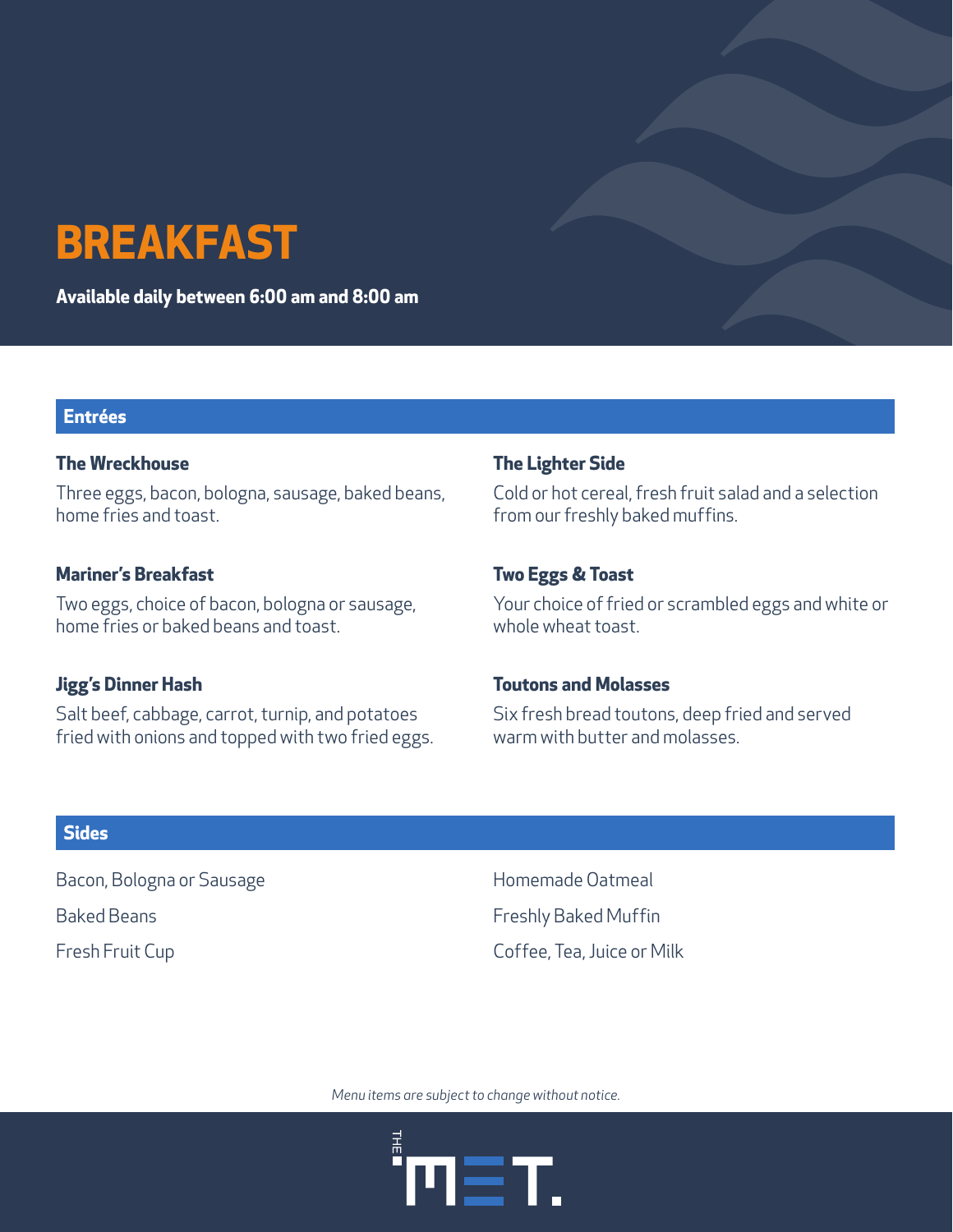# EΤ.

#### **Entrées**

# **Roast Chicken Dinner**

Bone in chicken roasted to perfection with all the goodness of home. Potatoes, dressing, carrot and turnip. Sunday dinner any day of the week.

# **Fish and Chips**

Panko crusted fish deep fried with fries and coleslaw.

# **Traditional Cod au Gratin**

Atlantic cod baked in a savoury cream sauce with cheddar, choice of starch and fresh vegetables.

## **BBQ Bacon Burger**

7 oz. homemade burger with crisp bacon and a sweet molasses BBQ sauce. Served with fries, dressing and gravy.

#### **Deluxe Chicken Club Burger**

Thunder crunch chicken breast with bacon, ranch dressing, fries and coleslaw.

# **Thai Curry Stir Fry**

Sautéed fresh vegetables in a spicy Thai curry sauce served over basmati rice. (Add chicken for an additional cost)

# *Substitute side with sweet potato fries and curry mayo for an additional cost.*

Upgrade to a 3-course all inclusive meal for an additional cost. Includes choice of soup or salad, entrée, dessert, and beverage.

# **Soups & Salads**

Soup of the Day

Fresh Garden Salad

Classic Caesar Salad

## **Desserts**

Apple Crumble

Triple Chocolate Cake (Add vanilla ice cream for an additional cost)

## **Sides**

Basket of Fries

- Basket of Sweet Potato Fries
- Fries, Dressing & Gravy

Poutine

Basket of Wings

## **Beverages**

Soft Drinks, Coffee, Tea, Juice, or Milk